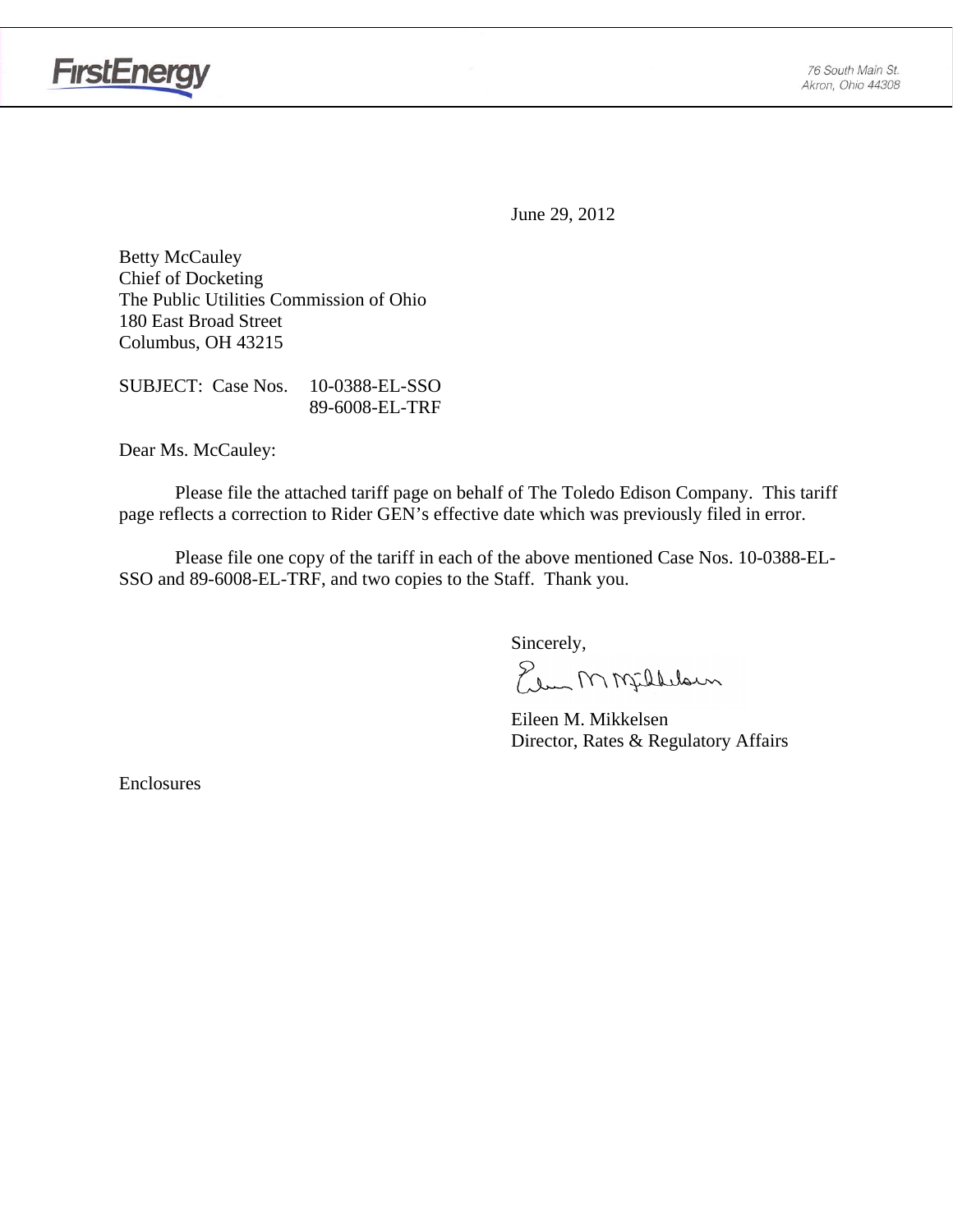## **RIDER GEN Generation Service Rider**

## **APPLICABILITY:**

For customers taking the Standard Service Offer electric generation service ("SSO Generation Service") from the Company, the following Standard Service Offer Generation Charges (SSOGC) by rate schedule, will apply, effective for service rendered beginning June 1, 2012, for all kWhs per kWh, unless otherwise noted:

Capacity costs resulting from annual PJM auctions (including the PJM-administered Fixed Resource Requirement auctions conducted in March 2010) will be calculated by Company and by tariff schedule based on the average of coincident peaks, including distribution losses, for the months of June through September of the year prior to the year in which the auction occurred. The calculated wholesale capacity costs are used to develop capacity charges.

These calculated wholesale capacity costs will be converted to an energy basis and will then be subtracted from the SSO CBP results to develop the non-capacity related energy charges.

## **RATE:**

| <b>Capacity Charges</b> | Summer     | Winter        |
|-------------------------|------------|---------------|
| <b>RS</b>               | 0.1897c    | 0.1897c       |
| GS                      | $0.2626$ ¢ | $0.2626$ ¢    |
| <b>GP</b>               | 0.1485c    | 0.1485¢       |
| GSU                     | 0.1146c    | 0.1146c       |
| <b>GT</b>               | $0.0795$ ¢ | $0.0795$ ¢    |
| <b>STL</b>              | $0.0000$ ¢ | $0.0000$ ¢    |
| <b>TRF</b>              | 0.0489c    | 0.0489c       |
| <b>POL</b>              | $0.0000$ ¢ | $0.0000$ ¢    |
| <b>Energy Charges</b>   | Summer     | Winter        |
| <b>RS</b>               | 6.1991¢    | 5.3210 $¢$    |
| GS                      | 6.1991¢    | 5.3210 $¢$    |
| <b>GP</b>               | 5.9840¢    | 5.1363¢       |
| GSU                     | 5.8156¢    | 4.9918¢       |
| <b>GT</b>               | 5.8098¢    | 4.9868¢       |
| <b>STL</b>              | 6.1991¢    | 5.3210 $¢$    |
| <b>TRF</b>              | 6.1991¢    | 5.3210 $\phi$ |
| <b>POL</b>              | 6.1991¢    | 5.3210¢       |
|                         |            |               |